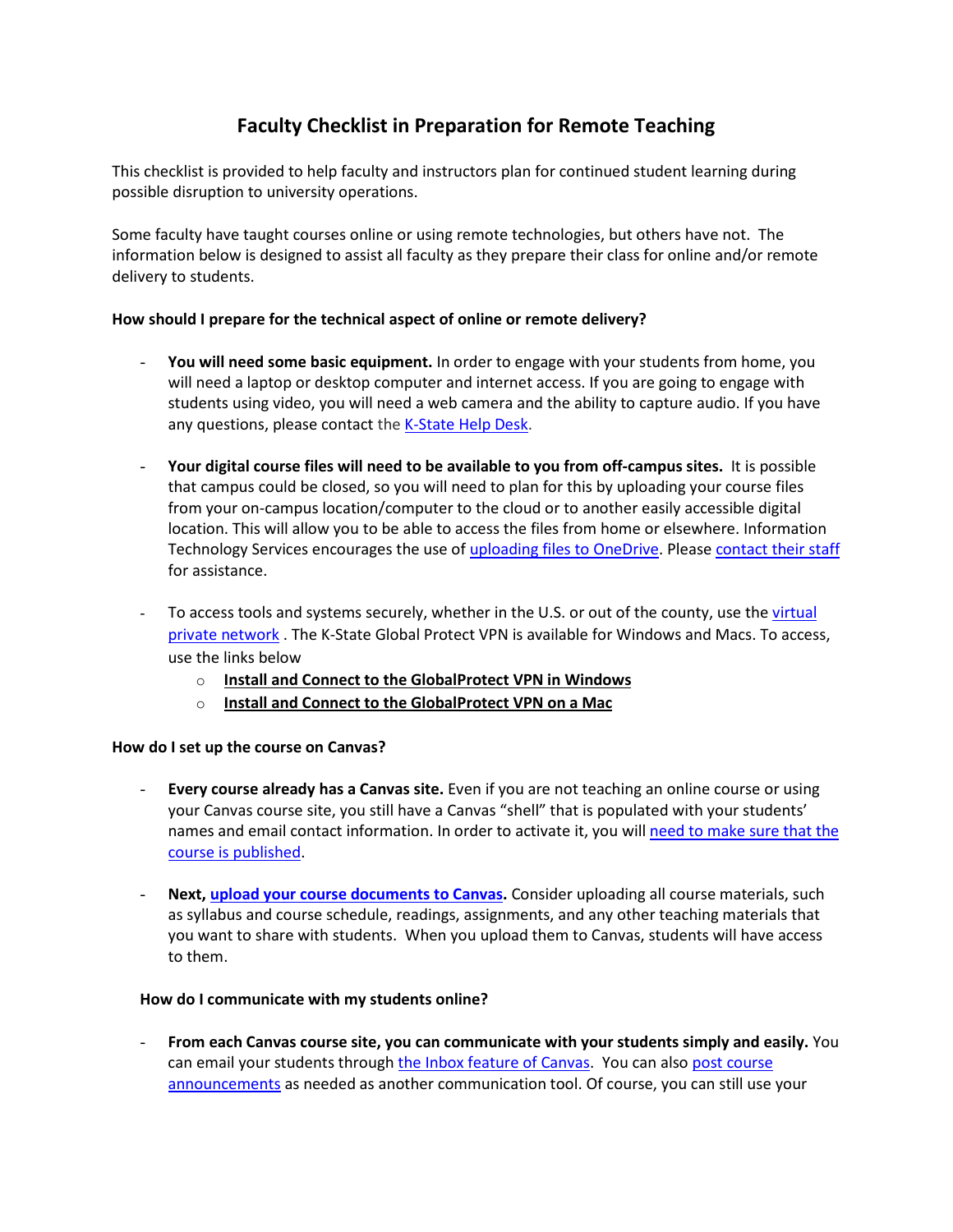email, but Canvas allows you to communicate with all of the students at the same time.

- **Share the "Student Checklist in Preparation for Remote Learning" with your students.** This checklist will help students to take the steps they need to prepare for remote learning experiences. You can find the checklist on the [K-State Keep Teaching website.](https://ksu.edu/keepteaching)
- **Be prepared for more frequent communication.** During the transition from face-to-face to online, you may receive more student inquiries than you usually would since students may have questions about the course materials, or new activities or expectations for the course. To make sure you are frequently notified of communications in Canvas, you ca[n adjust your notification](https://community.canvaslms.com/docs/DOC-13111-4152719738)  [settings.](https://community.canvaslms.com/docs/DOC-13111-4152719738)

#### **How do I teach my course remotely?**

- **First, decide how you want to operate the class.** Explore the different options for remote teaching on [this website.](https://www.k-state.edu/keepteaching/strategies.html)
- **Next, you will likely need to change your course schedule.** Depending on when the disruption is occurring during the semester, you may need to make changes to your course schedule. Areas to consider for revision might include:
	- o assignments
	- o testing format
	- o projects
	- o presentations
	- o labs
- **Think about the learning outcomes for the class as your guide**. You might need to streamline or change the weighting on your assignments, quizzes, projects or other course expectations. Your considerations should be guided by the student learning outcomes.
	- o **Presentations.** Moving online does not mean you must omit presentations. Canvas and other technologies (e.g., FaceTime) are other options.
	- o **Group work.** Canvas has excellent functionality fo[r the use of groups.](https://community.canvaslms.com/docs/DOC-10717-67952724469)
- **Any changes you make should be communicated to your department head and with students through a revised syllabus**. Be clear in communicating the changes to students by emailing them any revised documents and/or sharing them in your course Canvas site.
- **Join the [Keep Teaching: Resources for Higher Ed](https://keep-teaching-resources-for-higher-ed.mn.co/share/zcTzuEj_gszfyTfc?utm_source=manual) virtual community.** Created by K-State Global Campus, this free community connects you to hundreds of educators and higher education professionals all over the world who are working toward academic continuity on their campuses.
- **If you have questions, ask for help**. There are instructional designers around campus who can provide you with excellent assistance in helping to set up your class, as well as giving ideas on how to make the experience better for students. Also, you likely have colleagues who have taught online. Don't be afraid to ask them for help.